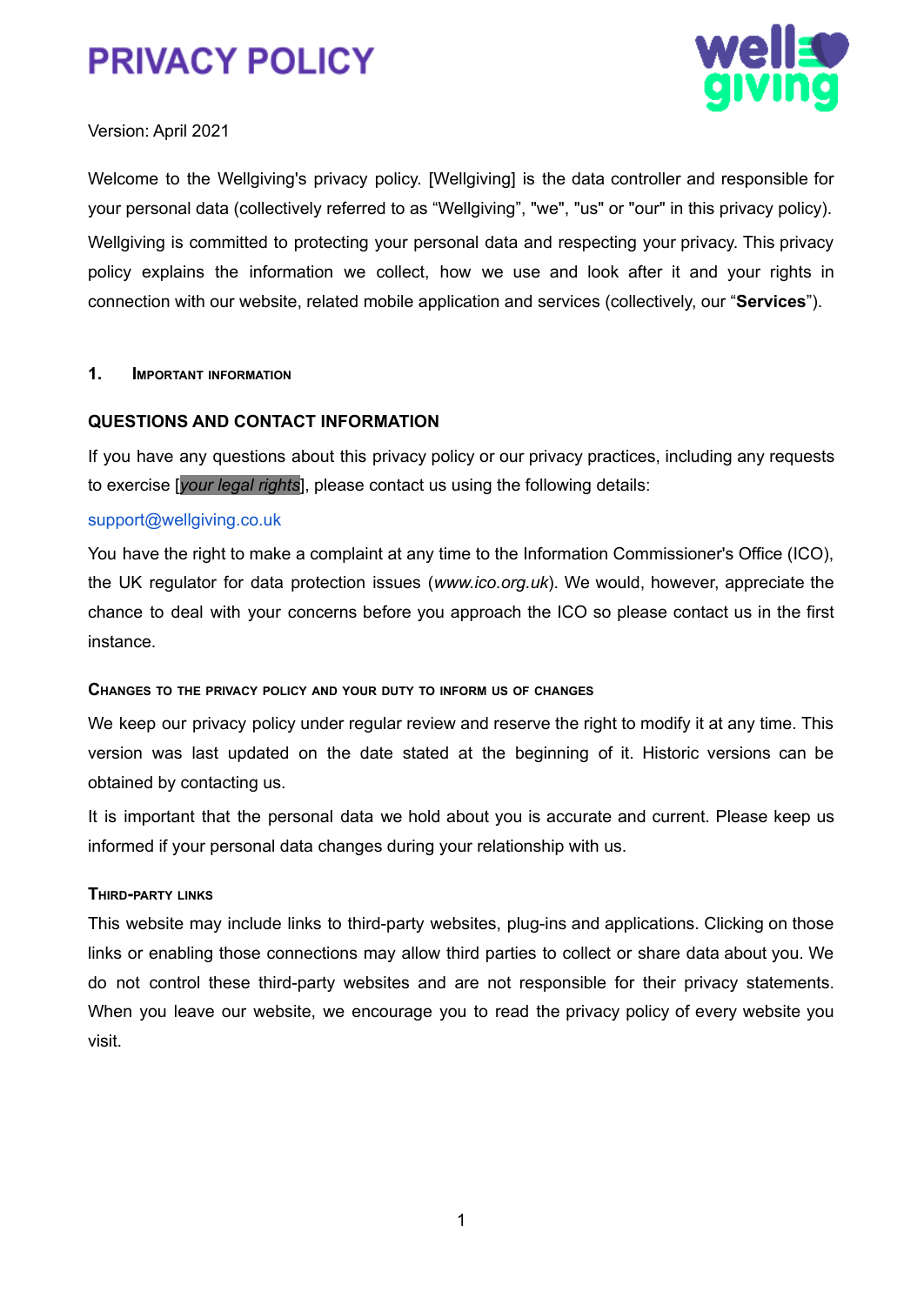

## **2. THE DATA WE COLLECT ABOUT YOU**

Personal data, or personal information, means any information about an individual from which that person can be identified. It does not include data where the identity has been removed (anonymous data).

We may collect, use, store and transfer different kinds of personal data about you which we have grouped together as follows:

- identity and contact details, including your name, title, date of birth, gender, billing address, email address and telephone numbers.
- profile and order information, including your username or similar identifier and password, details of your purchase, bank account and payment card details.
- usage data including information about how you use our Services.
- connected devices and apps information.
- communications data including any information you provide or submit to us as part of communications with us.
- technical data (please see "*[Automated technologies or interactions]"* below).
- for employees, consultants and applicants, the information you have provided to us in the course of your employment with us, including name, title, address, telephone number, personal email address, date of birth, gender, employment history, qualifications, bank account details, emergency contact, pension fund details and national insurance number

We may collect, use and share aggregated data such as statistical or demographic data for any purpose. Aggregated data could be derived from your personal data but is not considered personal data in law as this data will **not** directly or indirectly reveal your identity. For example, we may aggregate your usage data to calculate the percentage of users accessing a specific feature of our Services. However, if we combine or connect aggregated data with your personal data so that it can directly or indirectly identify you, we treat the combined data as personal data which will be used in accordance with this privacy policy.

We do not collect any information about criminal convictions and offences]

## **I<sup>F</sup> YOU FAIL TO PROVIDE PERSONAL DATA**

Where we need to collect personal data by law, or under the terms of a contract we have with you, and you fail to provide that data when requested, we may not be able to provide you with the benefit of our Services or perform the contract we have or are trying to enter into with you. In this case, we may have to cancel availability of our Services to you but we will notify you if this is the case at the time.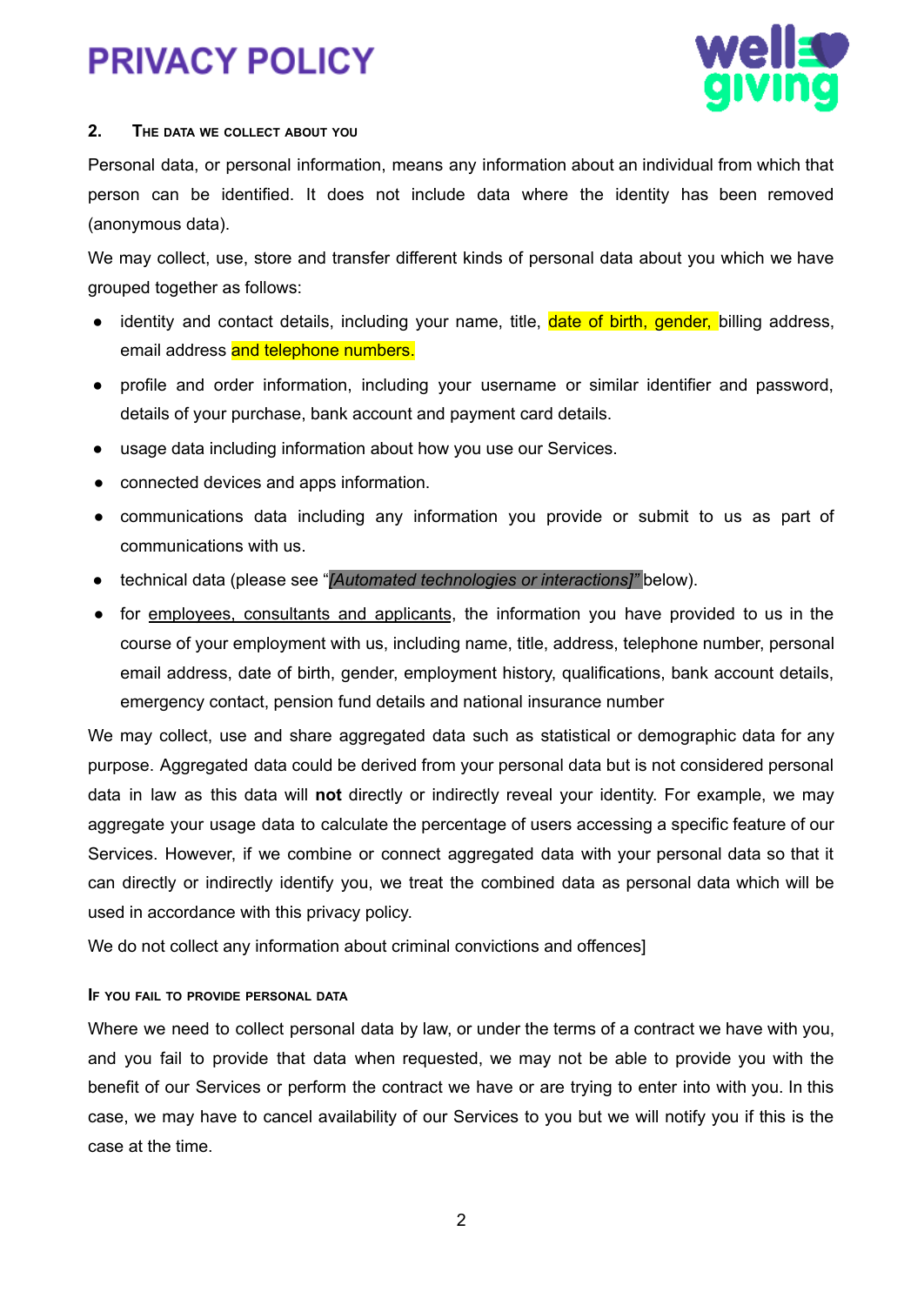

## **3. HOW IS YOUR PERSONAL DATA COLLECTED?**

We use different methods to collect personal data from and about you including through:

- **Direct interactions.** You may give us your data by filling in forms or by corresponding with us. This includes, for example, personal data you provide when:
	- o create an account to use our Services;
	- o enter a competition, promotion or survey; or
	- o give us feedback or contact us.
- **Automated technologies or interactions.** As you interact with our website, we may automatically collect technical data about your equipment, browsing actions and patterns. We collect this personal data by using cookies and other similar technologies. Please see "*[cookies]"* below for further details.

## **4. HOW WE USE YOUR PERSONAL DATA**

We will only use your personal data when the law allows us to. Most commonly, we will use your personal data in the following circumstances:

- Where you have consented before the processing.
- Where it is necessary in order to enable you to use our Services.
- Where we need to perform the contract we are about to enter into or have entered into with you.
- Where it is necessary for our legitimate interests (or those of a third party) and your interests and fundamental rights do not override those interests.
- Where we need to comply with a legal obligation.

## **CONSENT**

Generally, we do not rely on consent as a legal basis for processing your personal data.

We seek express opt-in consent before we use your personal data for marketing purposes. You have the right to withdraw consent to marketing at any time by contacting us and, subject to our retention policy (see "*[data retention]"* below, we will dispose of your personal data securely.

**PURPOSES FOR WHICH WE WILL USE YOUR PERSONAL DATA**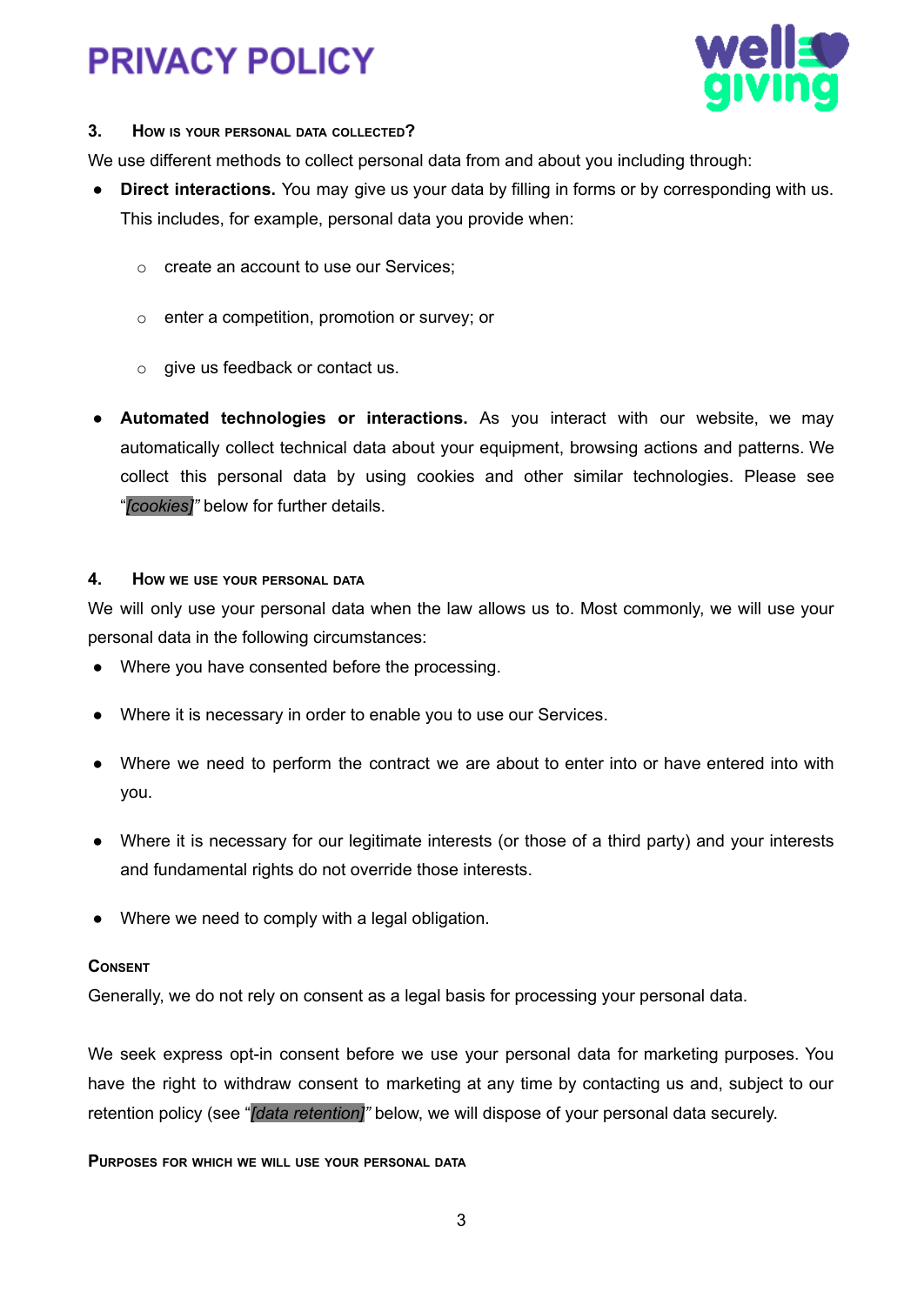

We have set out below, in a table format, a description of all the ways we plan to use your personal data, and which of the legal bases we rely on to do so. We have also identified what our legitimate interests are where appropriate. Legitimate Interest means the interest of our business in conducting and managing our business to enable us to give you the best service and the best and most secure experience.

Note that we may process your personal data for more than one lawful ground depending on the specific purpose for which we are using your data. Please contact us if you need details about the specific legal ground we are relying on to process your personal data where more than one ground has been set out in the table below.

| <b>Purpose/Activity</b>                            | Lawful basis for processing including basis       |
|----------------------------------------------------|---------------------------------------------------|
|                                                    | of legitimate interest                            |
| To install our app, and/or register you as a       | (a) Performance of a contract with you            |
| new customer                                       | (b) Necessary for our legitimate interests        |
| deliver<br>Services<br>our<br>To<br>process<br>and | (a) Performance of a contract with you            |
| including:                                         | (b) Necessary for our legitimate interests (to    |
| Manage payments, fees and charges                  | recover debts due to us)                          |
| Collect and recover money owed to us               |                                                   |
| relationship<br>and<br>To<br>our<br>manage         | (a) Performance of a contract with you            |
| communicate with you which will include:           | (b) Necessary to comply with a legal obligation   |
| Notifying you about changes to our terms or        | (c) Necessary for our legitimate interests (to    |
| privacy policy                                     | keep our records updated and to study how         |
| Addressing your requests and inquiries             | customers use our products/services)              |
| Asking you to leave a review or take a survey      |                                                   |
| To enable you to partake in a prize draw,          | (a) Performance of a contract with you            |
| competition or complete a survey                   | (b) Necessary for our legitimate interests (to    |
|                                                    | study how customers use our Services, to          |
|                                                    | develop them and grow our business)               |
| To administer and protect our business and         | (a) Necessary for our legitimate interests (for   |
| this website (including troubleshooting, data      | running<br>business,<br>provision<br>our<br>οf    |
| analysis,<br>testing,<br>system<br>maintenance,    | administration and IT services, network security, |
| support, reporting and hosting of data)            | to prevent fraud and in the context of a business |
|                                                    | reorganisation or group restructuring exercise)   |
|                                                    | (b) Necessary to comply with a legal obligation   |
| deliver<br>relevant<br>content<br>To<br>and        | Necessary for our legitimate interests (to study  |
| advertisements to you and measure or               | how customers use our products/services, to       |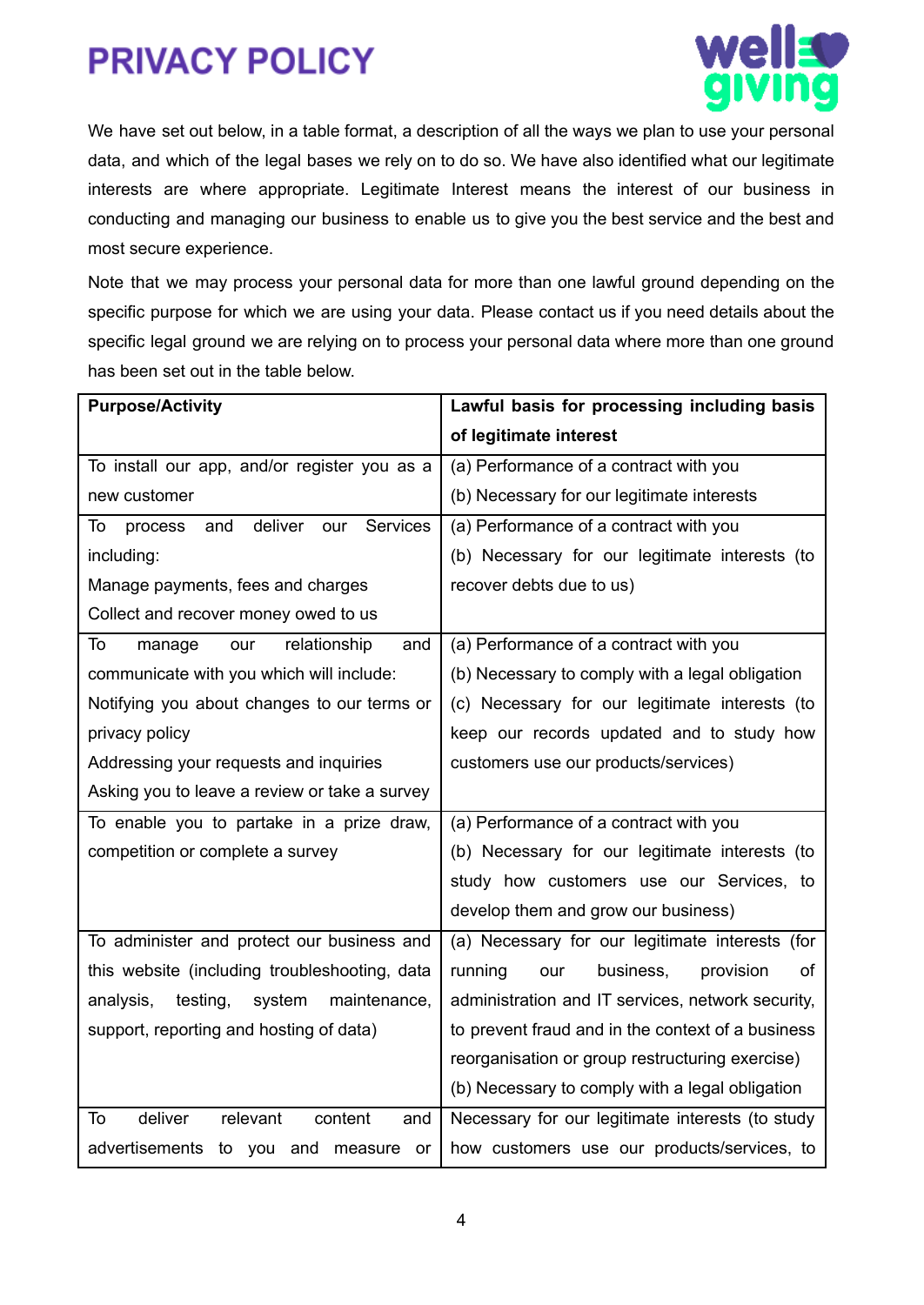



| of<br>understand<br>the<br>effectiveness<br>the | develop them, to grow our business and to         |
|-------------------------------------------------|---------------------------------------------------|
| advertising we serve to you                     | inform our marketing strategy)                    |
| To use data analytics to improve our website,   | Necessary for our legitimate interests (to define |
| products/services,<br>marketing,<br>customer    | types of customers for our Services, to keep our  |
| relationships and experiences                   | website updated and relevant, to develop our      |
|                                                 | business and to inform our marketing strategy)    |
| To make suggestions and recommendations         | Necessary for our legitimate interests (to        |
| to you about Services that may be of interest   | develop our Services and grow our business)       |
| to you                                          |                                                   |
| If you are an employee, consultant or           | (a) Performance of a contract with you            |
| applicant, to manage the recruitment and        | (b) Necessary to comply with a legal obligation   |
| employment process, carry out background        | (c) Necessary for our legitimate interests (to    |
| checks, and conduct out business                | keep our internal records updated and grow our    |
|                                                 | business)                                         |

### **COOKIES**

We use cookies in providing our Services. A cookie is a small piece of information that may be stored on your web browser when you visit a website. In principle, cookies are used to personalise your web experience and offer users additional features on a website. For example, they may be used to help you navigate a website, to allow you to continue using a website where you left it and/or to save your preferences and settings when you return to the website. Cookies cannot access, read or modify any other data on your device.

We use the following cookies:

#### [DETAILS TO BE CONFIRMED]

You can set your browser to refuse all or some browser cookies, or to alert you when websites set or access cookies. If you disable or refuse cookies, please note that some parts of our Services may become inaccessible or not function properly.

#### **CHANGE OF PURPOSE**

We will only use your personal data for the purposes for which we collected it, unless we reasonably consider that we need to use it for another reason and that reason is compatible with the original purpose. If you wish to get an explanation as to how the processing for the new purpose is compatible with the original purpose, please contact us.

If we need to use your personal data for an unrelated purpose, we will notify you and we will explain the legal basis which allows us to do so.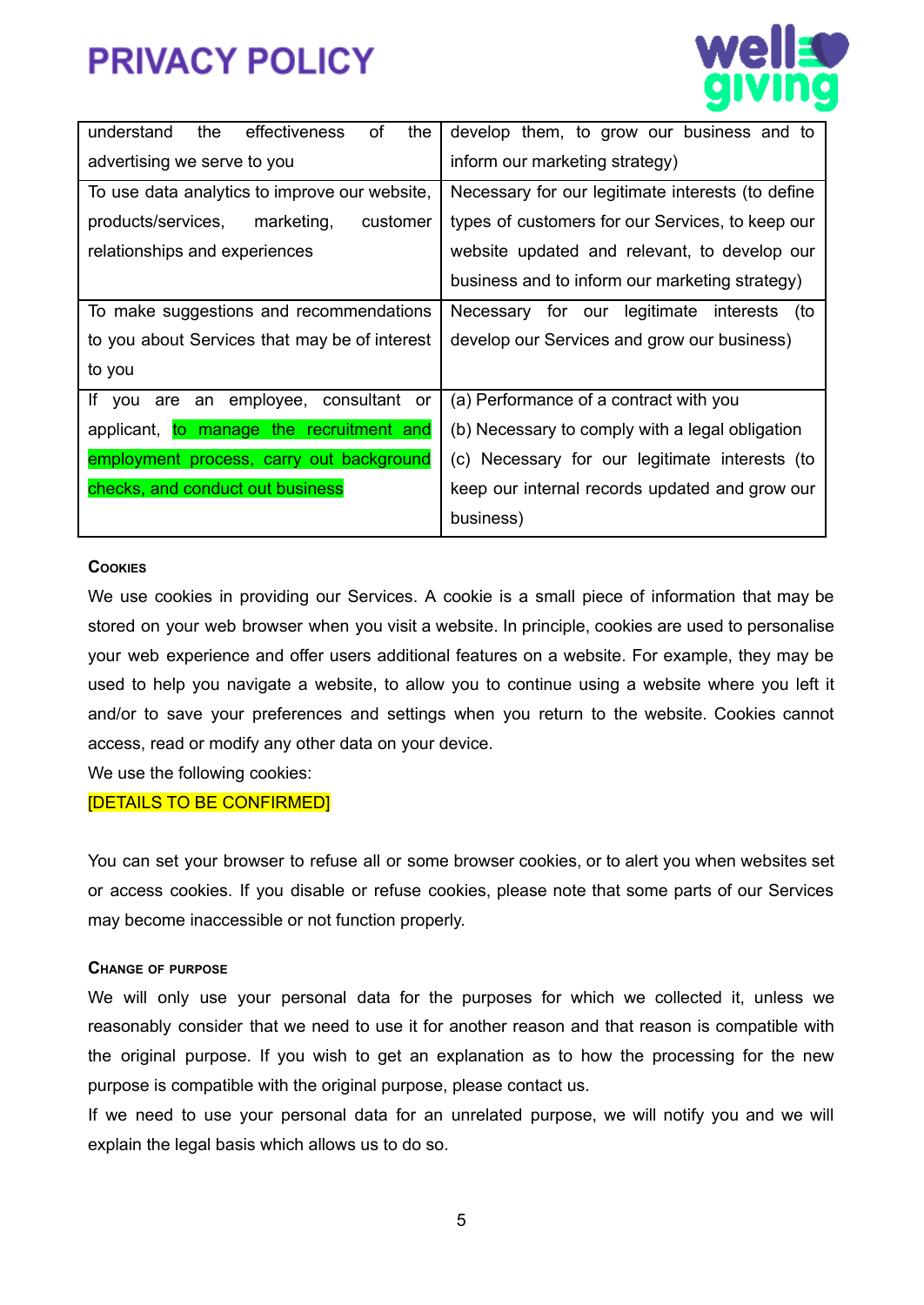



Please note that we may process your personal data without your knowledge or consent, in compliance with the above rules, where this is required or permitted by law.

### **5. DISCLOSURES OF YOUR PERSONAL DATA**

We may share your personal data for the purposes set out in the table "[*Purposes for which we will use your personal data*]" above.

We require all third parties to respect the security of your personal data and to treat it in accordance with the law. We do not allow our third-party service providers to use your personal data for their own purposes and only permit them to process your personal data for specified purposes and in accordance with our instructions.

#### **6. INTERNATIONAL TRANSFERS**

We do not transfer your personal data outside the UK.

### **7. DATA SECURITY**

We have put in place appropriate security measures to prevent your personal data from being accidentally lost, used or accessed in an unauthorised way, altered or disclosed. In addition, we limit access to your personal data to those employees, agents, contractors and other third parties who have a business need to know. They will only process your personal data on our instructions and they are subject to a duty of confidentiality.

We have put in place procedures to deal with any suspected personal data breach and will notify you and any applicable regulator of a breach where we are legally required to do so.

Please note that this privacy policy does not apply to any third party websites. If and to the extent that we provide links to third party websites, we do not have control over, do not review and are not responsible for such websites or their content.

### **8. DATA RETENTION**

### **HOW LONG WILL YOU USE MY PERSONAL DATA FOR?**

We will only retain your personal data for as long as reasonably necessary to fulfil the purposes we collected it for, including for the purposes of satisfying any legal, regulatory, tax, accounting or reporting requirements. We may retain your personal data for a longer period in the event of a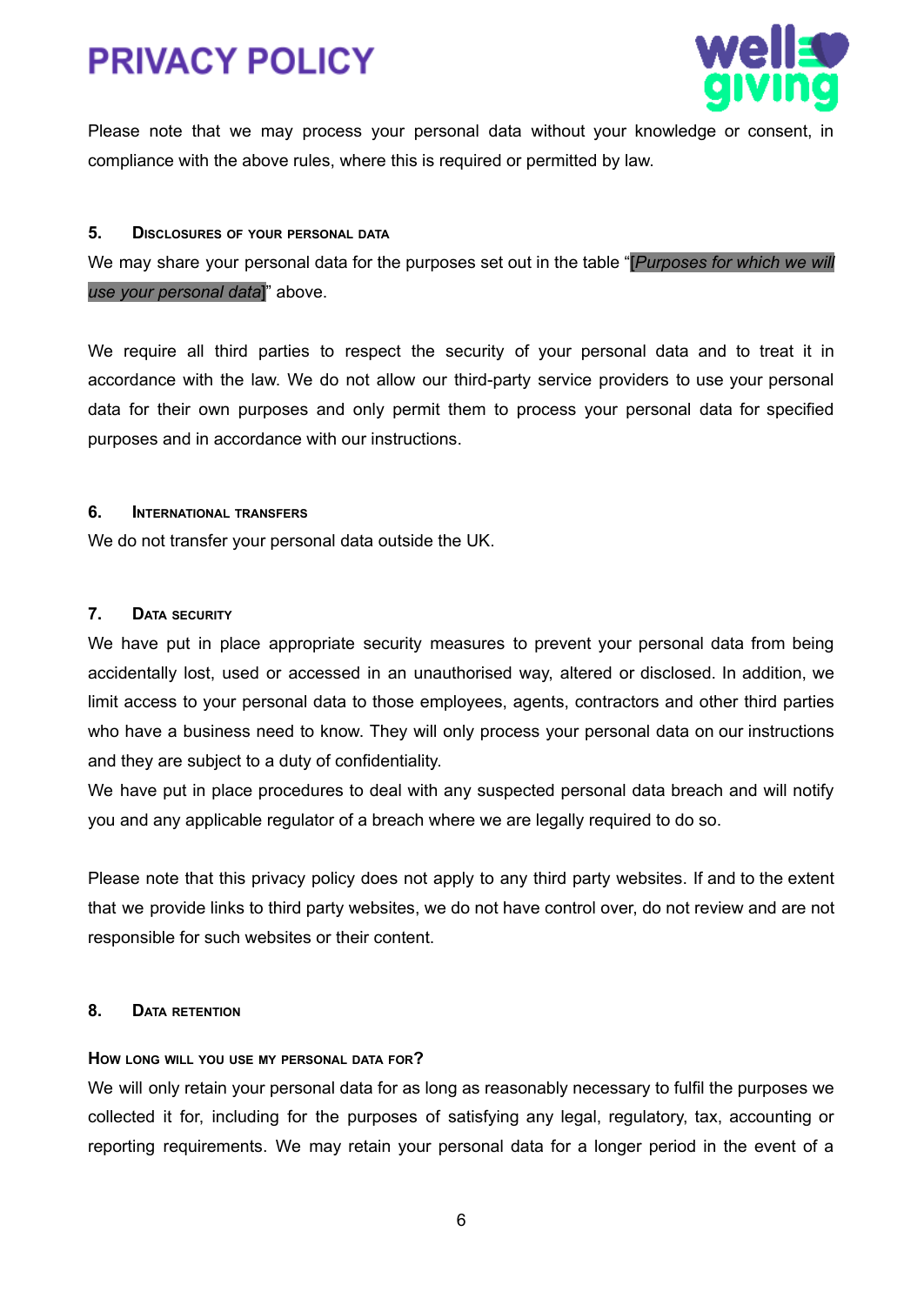



complaint or if we reasonably believe there is a prospect of litigation in respect to our relationship with you.

To determine the appropriate retention period for personal data, we consider the amount, nature and sensitivity of the personal data, the potential risk of harm from unauthorised use or disclosure of your personal data, the purposes for which we process your personal data and whether we can achieve those purposes through other means, and the applicable legal, regulatory, tax, accounting or other requirements.

In some circumstances you can ask us to delete your data: see "[*your legal rights*]" below for further information.

In some circumstances we will anonymise your personal data (so that it can no longer be associated with you) for research or statistical purposes, in which case we may use this information indefinitely without further notice to you.

### **9. YOUR LEGAL RIGHTS**

Under certain circumstances, you have rights under data protection laws in relation to your personal data to:

- **● Request access** to your personal data (commonly known as a "data subject access request"). This enables you to receive a copy of the personal information we hold about you and to check that we are lawfully processing it.
- **● Request correction** of your personal data that we hold about you. This enables you to have any incomplete or inaccurate information we hold about you corrected.
- **● Request erasure** of your personal data. This enables you to ask us to delete or remove personal information where there is no good reason for us continuing to process it. You also have the right to ask us to delete or remove your personal information where you have exercised your right to object to processing (see below).
- **● Object to processing** of your personal data where we are relying on a legitimate interest (or those of a third party) and there is something about your particular situation which makes you want to object to processing on this ground. You also have the right to object where we are processing your personal information for direct marketing purposes.
- **● Request restriction** of processing your personal data. This enables you to ask us to suspend the processing of personal information about you, for example if you want us to establish its accuracy or the reason for processing it.